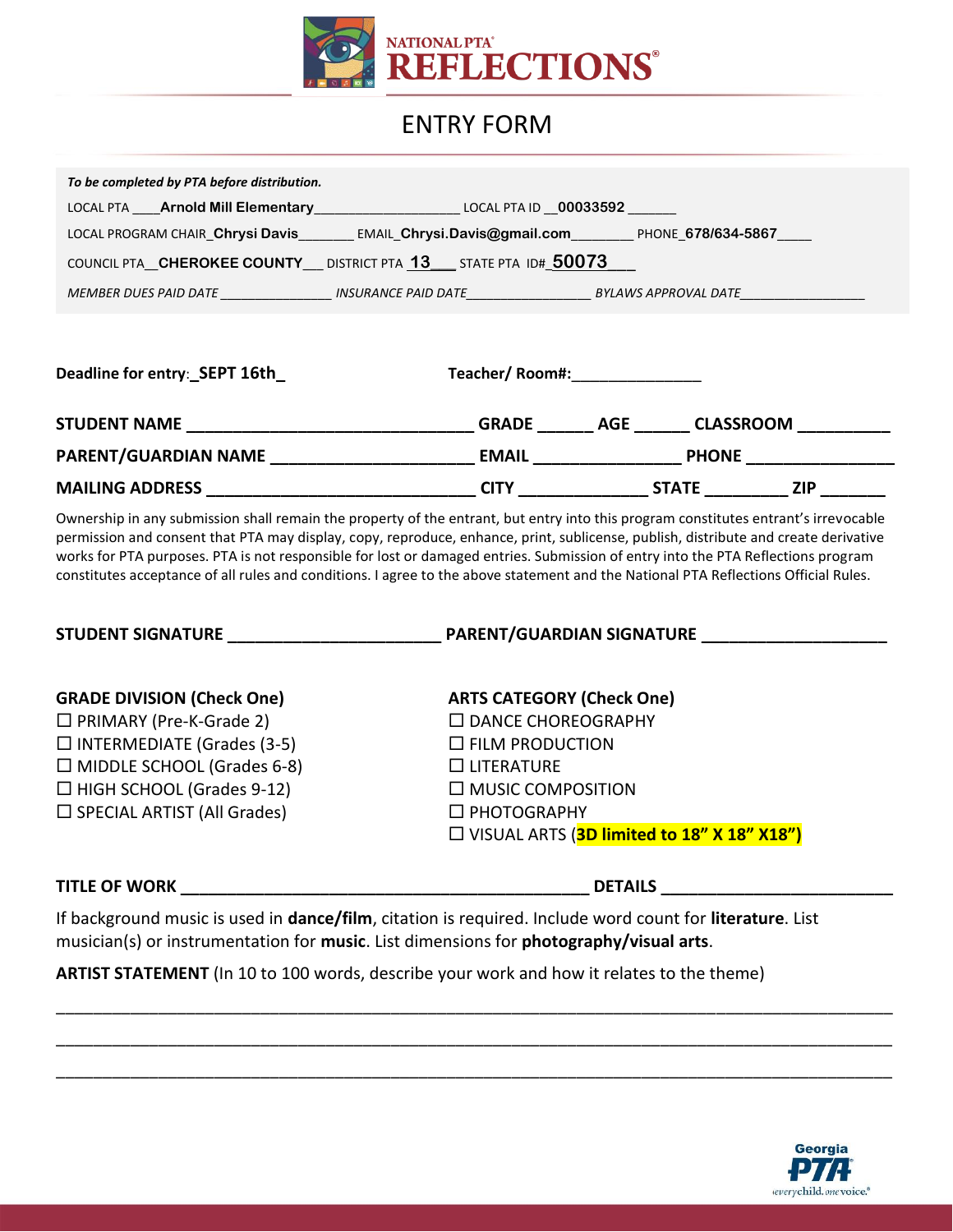

\_\_\_\_\_\_\_\_\_\_\_\_\_\_\_\_\_\_\_\_\_\_\_\_\_\_\_\_\_\_\_\_\_\_\_\_\_\_\_\_\_\_\_\_\_\_\_\_\_\_\_\_\_\_\_\_\_\_\_\_\_\_\_\_\_\_\_\_\_\_\_\_\_\_\_\_\_\_\_\_\_\_\_\_\_\_\_\_\_\_

## HOW TO ENTER

Use the arts to share your personal *Reflections* on this year's theme 2019-20 : **LOOK WITHIN**

Use the following guidelines and official program rules to enter. Submissions are due to **your teacher or the Reflections Entry Box in the front office by Monday September 16<sup>th</sup>.** Experienced artists will evaluate your work for interpretation of theme, creativity and technique. We look forward to celebrating your artistry and achievement in the arts! Save the date for this year's Reflections Celebration **Monday September 30th**

Students who identify as having a disability and may receive services under IDEA or ADA: Section 504 may enter in the Special Artist Division **or** grade division most closely aligned to their functional abilities. See Official Rules for details.

**Dance Choreography:** Solo and ensemble works of all dance styles are accepted. Entrant must be the choreographer and may also be the performer, or one of the performers. If background music is used, cite it on the entry form. **Video** file must not exceed 5 min. and 1 GB in size. Accepted formats: AVI, FLV, WMV, MOV, MP4.

\_\_\_\_\_\_\_\_\_\_\_\_\_\_\_\_\_\_\_\_\_\_\_\_\_\_\_\_\_\_\_\_\_\_\_\_\_\_\_\_\_\_\_\_\_\_\_\_\_\_\_\_\_\_\_\_\_\_\_\_\_\_\_\_\_\_\_\_\_\_\_\_\_\_\_\_\_\_\_\_\_\_\_\_\_\_\_\_\_\_\_\_\_\_\_\_\_\_

**Film Production:** Accepted short film styles include: Animation, narrative, documentary, experimental or media presentation. Use of PowerPoint is prohibited. Entrant must be the screenwriter, cinematographer, editor and producer. If background music is used, cite it on the entry form. **Video** file must not exceed 5 min. and 1 GB in size. Accepted formats: AVI, FLV, WMV, MOV, MP4.

**Literature**: Accepted forms of fiction and nonfiction include: Prose, poetry, reflective essay, screen play and play script, narrative and short story. Entrants may write in their primary language as long as an interpretive English translation is also attached. Use of copyrighted material is prohibited. **Writing** must not exceed 2,000 words and may be handwritten or typed. Accepted formats: Single-sided print on 8 ½x11" paper, PDF file.

**Music Composition:** All music styles and combinations of instrumentation are accepted. Entrant must be the composer and may also be the performer, or one of the performers. Use of copyrighted material is prohibited. **Audio** file must not exceed 5 min. and 1 GB in size. Accepted formats: MP3, WMA, WAV, ACC, FLAC. **Notation** (score/tablature) in PDF format is only required for middle and high school divisions.

**Photography:** Photo must be a single print/digital image. Collages and collections of photos are not accepted. Entrant must be the photographer and may use a variety of digital editing techniques including but not limited to, multiple exposure, negative sandwich and photogram. Use of copyrighted material is prohibited. **Print** image dimensions must be no smaller than 3x5 inches and no larger than 8x10 inches. Accepted print formats: Mounted on mat or poster board no larger than 11x14 inches. Framed prints are not accepted. Accepted file formats: JPEG, JPG, GIF, PNG.

**Visual Arts:** Works of both fine and design arts are accepted, including but not limited to: architectural drawing and models, ceramics, collage, computer generated images and graphics, crafts, drawing, fashion clothes and jewelry, fiber work, mixed media, painting, printmaking and sculpture. Use of copyrighted material is prohibited. **2D** artworks must be mounted on sturdy material and no larger than 24x30 inches with matting. Framed entries are not accepted. Include one

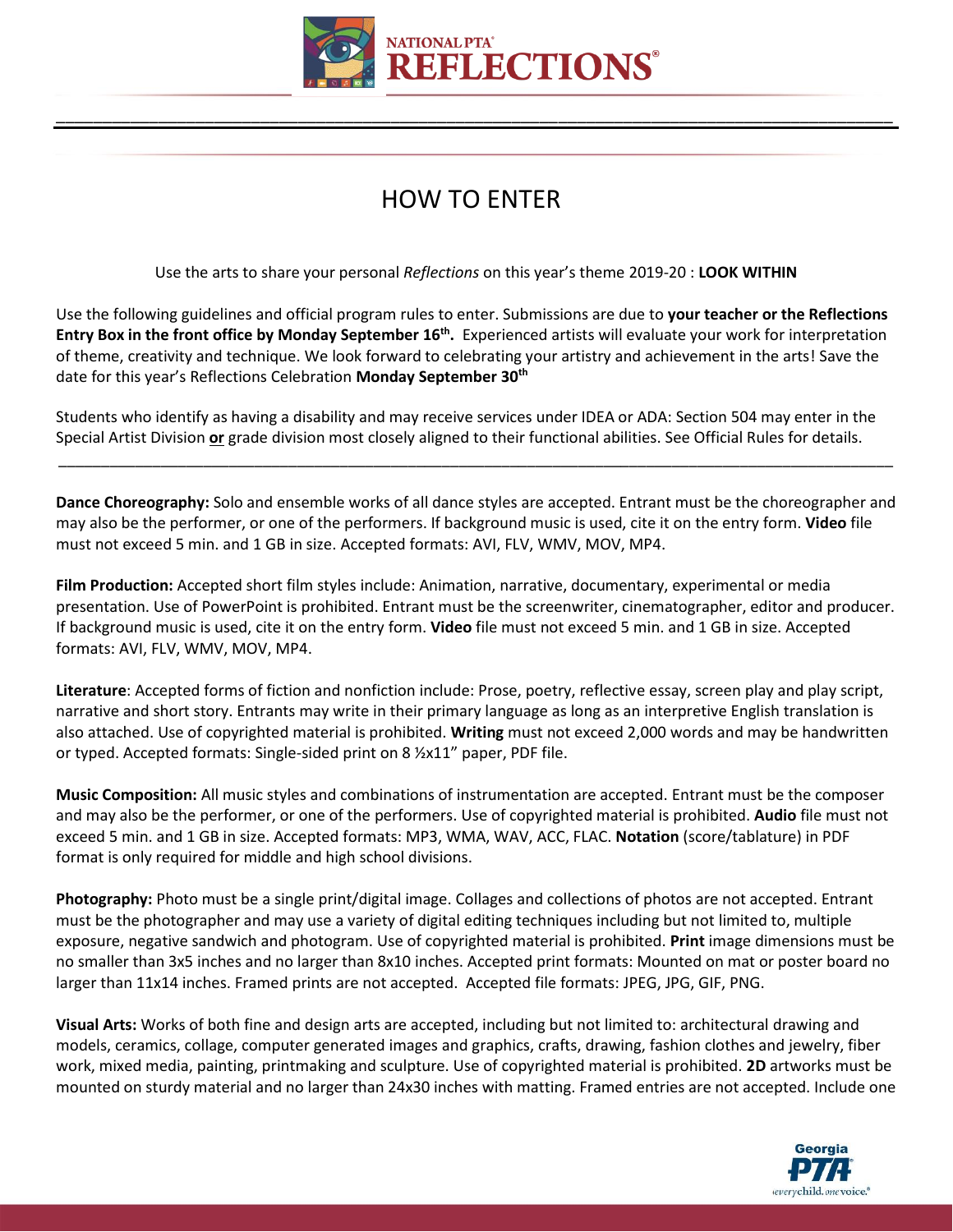

digital image of artwork with your submission. **3D** artwork submissions must contain 3 digital images of artwork at different angles. Image(s) are used for artwork identification, judging and exhibition purposes. **3D-***Size limited to 18"X18"X18".*

## OFFICIAL RULES

By submitting an artwork to the "**National PTA Reflections Program**," entrants accept and agree to be bound by the official rules for participation as well as the entry requirements for their specific arts category and division. Additional state program requirements may apply. Any violation of these rules may, at PTA's discretion, result in disqualification. All decisions of the reviewers regarding this program are final and binding in all respects. (The "PTA" referred to in these rules include all PTAs reviewing the submission).

- **1. ELIGIBILITY.** Students must participate through a local PTA/PTSA. Each student's eligibility is determined by the state and local PTA/PTSA. A student may develop an entry inside or outside of school.
- **2. ARTS CATEGORIES.** There are six arts categories—dance choreography, film production, literature, music composition, photography and visual arts. Students may enter the National PTA Reflections Program in one or more arts categories. See each arts category rules for additional entry requirements.
- **3. GRADE DIVISIONS.** Students may enter in the appropriate division for their grade (Primary: Preschool-Grade 2; Intermediate: Grades 3-5; Middle School: Grades 6-8; High School: Grades 9-12; Special Artist: All grades welcome).

The **Special Artist Division** welcomes students from all grades and abilities and offers non-artistic accommodations (e.g. adaptive technology; transcribing; holding a camera) for students to participate fully in PTA Reflections. Assistants must refrain from being involved in the artistic process (e.g. developing an artist statement, choreography, music lyrics, storyboards, etc.) Student recognition and awards are announced as part of the Special Artist Division.

- **4. HOW TO ENTER.** Entrants must submit their artwork and student entry form to their local PTA/PTSA program according to local and state PTA procedures. Entrants must follow requirements and instructions specific to each arts category and division. Contact local PTA programs for deadlines and additional information.
- **5. ENTRY REQUIREMENTS.** (All participants must also follow arts category and if applicable, Special Artist Division rules)
	- Only new pieces of artwork inspired by the current year's theme may be submitted.
	- Each entry must be the original work of one student only. An adult may not alter the creative integrity of a student's work. Because the program is designed to encourage and recognize each student's individual creativity, help from an adult or collaboration with other students is not allowed except in the Special Artist Division. Other individuals may appear in or perform a student's work, but the work itself must be the creative product of one student only. Only one student may be recognized as the award recipient for each entry. *See the specific arts category rules and special artist division rules for details.*
	- Each entry must contain a title and all entries must include an artist statement. The artist statement communicates what inspired the work, how it relates to the theme, and the content of the work. The statement must include at least 10 words and not exceed 100 words.
	- Use of copyrighted material is prohibited, except for background music in dance choreography and film production entries. If used in dance choreography and film production entries, background music must be cited on the entry form. Plagiarized entries will be disqualified. Use of PowerPoint templates are prohibited.
- **6. FINALIST SELECTION AND NOTIFICATION.** Entries are reviewed at local, regional, state and national levels. Each PTA determines its own reviewers for the program. Entries will be reviewed primarily on how well the student uses their artistic vision to portray the theme, their originality and creativity. The National PTA Reflections<sup>®</sup> program makes no restrictions on content or subject matter in artwork. Under no condition may parents or students contact a reviewer to dispute the status/score of any entry. Each PTA in its sole discretion will select finalists for exhibition and provide awards/prizes. Awards are announced per local and state procedures. National awards and events are announced May 1, 2018 at PTA.org/Reflections.
- **7. OWNERSHIP AND LICENSE.** Ownership in any submission shall remain the property of the entrant, but entry into this program constitutes entrant's irrevocable permission and consent that PTA may display, copy, reproduce, enhance, print, sublicense,